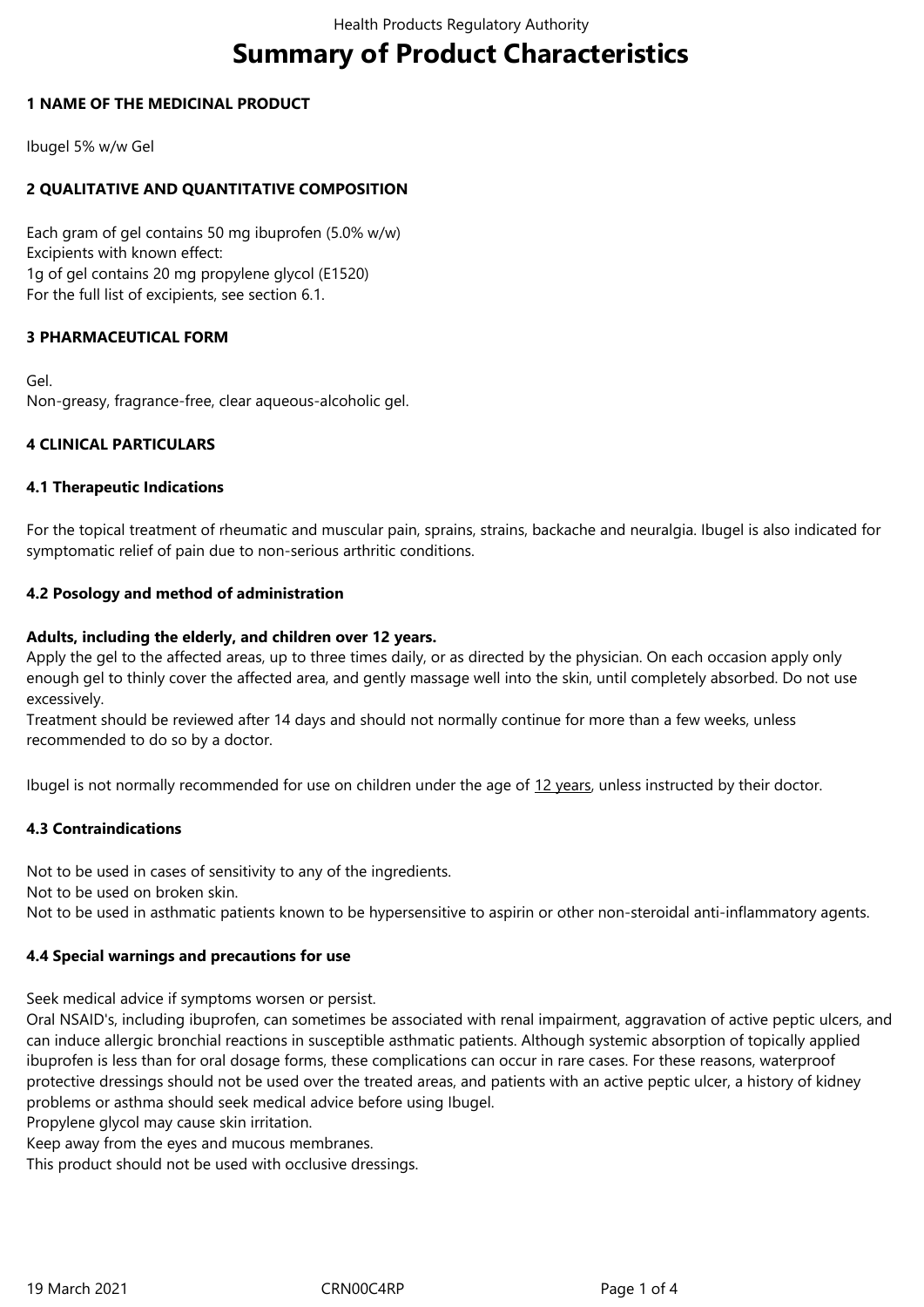Non-steroidal anti-inflammatory drugs may interact with blood pressure lowering drugs, and may enhance the effects of anticoagulants although the chance of either of these occurring with a topically administered preparation is extremely remote. Concurrent aspirin and other NSAIDS may result in an increased incidence of adverse reactions.

Experimental data suggest that oral ibuprofen may inhibit the effect of low dose aspirin on platelet aggregation when they are dosed concomitantly. However, the limitations of these data and the uncertainties regarding extrapolation of ex vivo data to the clinical situation imply that no firm conclusions can be made for regular ibuprofen use, and no clinically relevant effect is considered to be likely for occasional ibuprofen use (see section 5.1).

# **4.6 Fertility, pregnancy and lactation**

Not to be used during pregnancy or lactation. Although no teratogenic effects have been demonstrated, ibuprofen should be avoided during pregnancy. The onset of labour may be delayed, and the duration of labour increased. Ibuprofen appears in breast milk in very low concentrations, but is unlikely to affect breast fed infants adversely.

# **4.7 Effects on ability to drive and use machines**

None known.

# **4.8 Undesirable effects**

Adverse drug reactions are listed below by MedDRA system organ class and by frequency. Frequencies are defined as: very common (≥1/10), common (≥1/100 and <1/10), uncommon (≥1/1,000 and <1/100), rare (≥1/10,000 and <1/1,000), very rare (<1/10,000) and not known (cannot be estimated from the available data).

| <b>System Organ Class</b>              | <b>Frequency</b> | <b>Adverse reaction</b>       |
|----------------------------------------|------------------|-------------------------------|
| Immune System Disorders                | Not known        | Hypersensitivity              |
| Renal and urinary disorders            | Not known        | Renal impairment <sup>2</sup> |
| Gastrointestinal disorders             | Not known        | Abdominal pain                |
|                                        |                  | Dyspepsia                     |
| Skin and subcutaneous tissue disorders | Not known        | Photosensitivity reactions    |
|                                        |                  | Skin rash                     |
|                                        |                  | Pruritus                      |
|                                        |                  | Skin irritation               |

<sup>1</sup> Hypersensitivity: hypersensitivity reactions have been reported following treatment with ibuprofen. These may consist of (a) non-specific allergic reactions and anaphylaxis, (b) respiratory tract reactivity comprising asthma, aggravated asthma, bronchospasm, or dyspnoea, or (c) assorted skin disorders, including rashes of various types, pruritus, urticaria, purpura, angioedema and, less commonly, bullous dermatoses (including epidermal necrolysis and erythema multiforme). <sup>2</sup> Renal: renal impairment can occur in patients with a history of kidney problems.

# Reporting of suspected adverse reactions

Reporting suspected adverse reactions after authorisation of the medicinal product is important. It allows continued monitoring of the benefit/risk balance of the medicinal product. Healthcare professionals are asked to report any suspected adverse reactions via HPRA Pharmacovigilance, Website: www.hpra.ie;

# **4.9 Overdose**

Not applicable. Any overdose with a topical presentation [of ibuprofen](http://www.hpra.ie/) is extremely unlikely.

# **5 PHARMACOLOGICAL PROPERTIES**

# **5.1 Pharmacodynamic properties**

19 March 2021 **CRNOOC4RP** Page 2 of 4 Pharmacotherapeutic group: Anti-inflammatory preparations, non-steroids for topical use. ATC code: M02A A13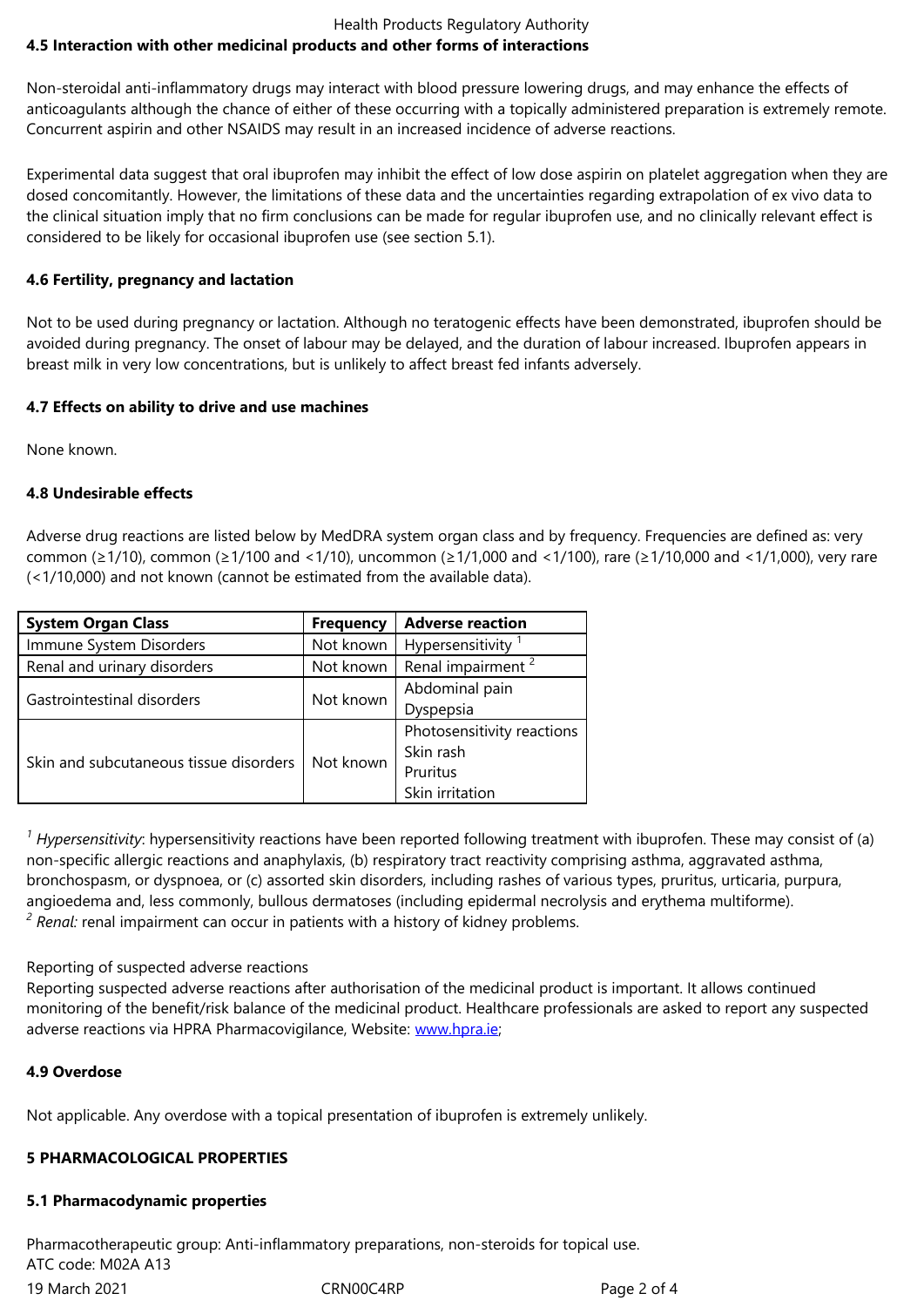Ibugel is a topical preparation which has anti-inflammatory and analgesic properties. It contains the active ingredient, ibuprofen, which exerts its effects directly in inflamed tissues underlying the site of application, mainly by inhibiting prostaglandin biosynthesis.

Because it is formulated in an aqueous/alcoholic gel, Ibugel also exerts a soothing and cooling effect when applied to the affected area.

Experimental data suggest that oral ibuprofen may inhibit the effect of low dose aspirin on platelet aggregation when they are dosed concomitantly. In one study, when a single dose of ibuprofen 400 mg was taken within 8 h before or within 30 min after immediate release aspirin dosing (81 mg), a decreased effect of ASA on the formation of thromboxane or platelet aggregation occurred. However, the limitations of these data and the uncertainties regarding extrapolation of ex vivo data to the clinical situation imply that no firm conclusions can be made for regular ibuprofen use, and no clinically relevant effect is considered to be likely for occasional ibuprofen use.

#### **5.2 Pharmacokinetic properties**

Specially formulated for external application, the active ingredient penetrates through the skin rapidly and extensively, achieving high, therapeutically relevant local concentrations in underlying soft tissues, joints and the synovial fluid, whilst producing plasma levels that are unlikely to be sufficient to cause any systemic side-effects, other than in rare individuals who are hypersensitive to ibuprofen.

Furthermore, there do not appear to be any appreciable differences between the oral and topical routes of administration regarding metabolism or excretion.

#### **5.3 Preclinical safety data**

Published information on subchronic toxicity studies confirms that topically applied ibuprofen is well tolerated both locally and by the gastro-intestinal tract. Any local erythema is only mild and no signs of mucosal lesions or ulcerogenic effects have been determined in the gastro-intestinal tract.

In the course of assessing mucosal tolerance, topical ibuprofen has been found to cause acute, but reversible, irritant reactions in the eyes and mucous membranes.

#### **6 PHARMACEUTICAL PARTICULARS**

#### **6.1 List of excipients**

Industrial methylated spirit (IMS) Carbomer Propylene glycol (E1520) Diethylamine Purified water

#### **6.2 Incompatibilities**

None known.

#### **6.3 Shelf life**

3 years.

#### **6.4 Special precautions for storage**

Do not store above 25°C.

# **6.5 Nature and contents of container**

1) Membrane sealed, epoxy resin coated, collapsible aluminium tube, fitted with a screw cap, containing 30 g, 50 g or 100 g of product.

19 March 2021 **CRNOOC4RP** Page 3 of 4